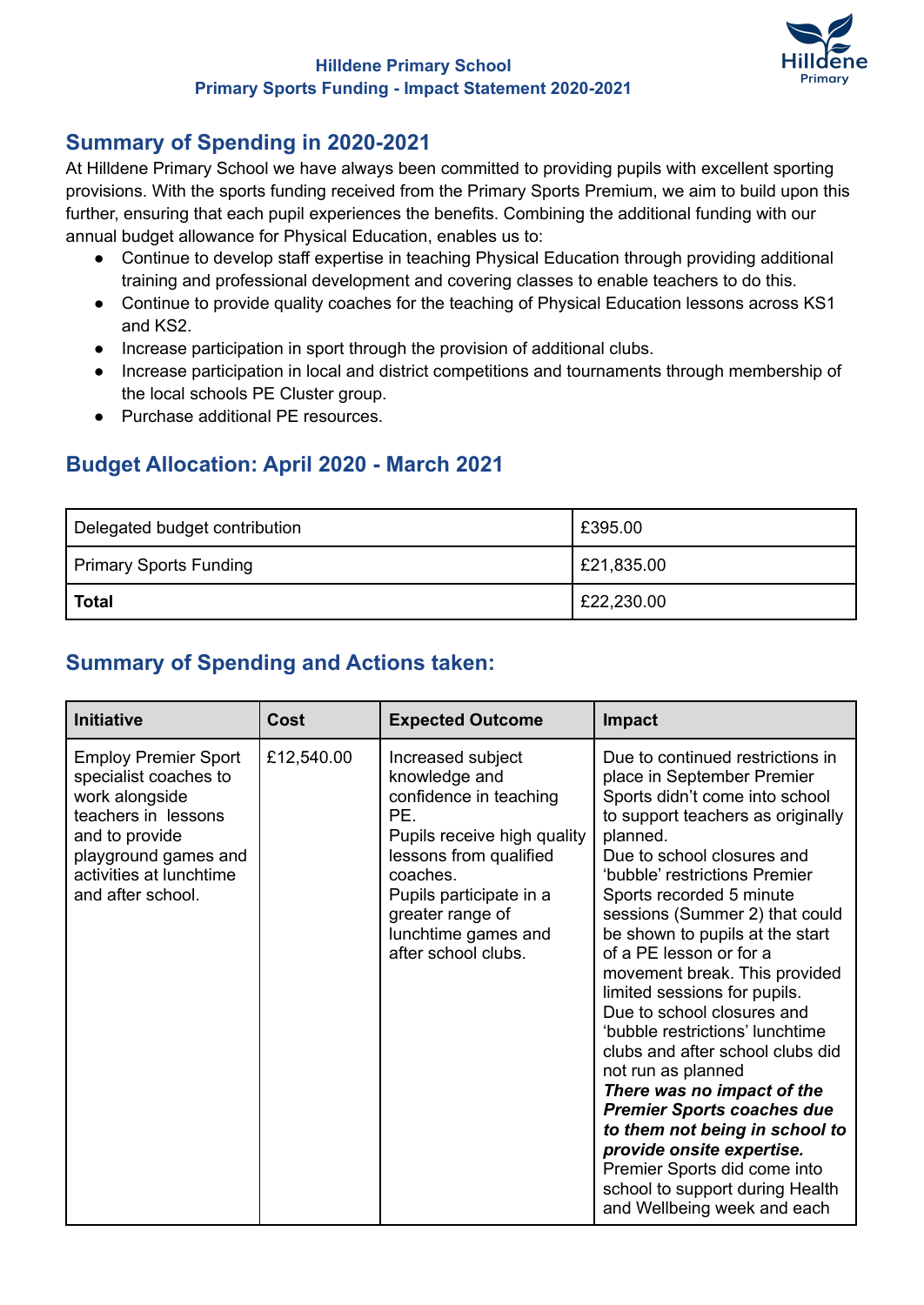

|                                                                                                        |                                                                |                                                                                                                                             | class had a session with them.<br>They also provided an activity<br>for the Year 6 activity day. As<br>this was a one off event the<br>impact was minimal.                                                                                                                                                                                                                                                                                                                |
|--------------------------------------------------------------------------------------------------------|----------------------------------------------------------------|---------------------------------------------------------------------------------------------------------------------------------------------|---------------------------------------------------------------------------------------------------------------------------------------------------------------------------------------------------------------------------------------------------------------------------------------------------------------------------------------------------------------------------------------------------------------------------------------------------------------------------|
| Out of hours clubs run<br>by staff (e.g. football,<br>performing arts, etc.)                           | free                                                           | Pupils have the<br>opportunity to experience<br>new sports with their<br>peers from across year<br>groups.                                  | Due to COVID restrictions of<br>'bubbles', pupils were only<br>permitted to mix with their own<br>bubbles (this was initially Year<br>groups but moved to class<br>bubbles) meaning that staff and<br>to remain within one buble.<br>No after school clubs were<br>offered to pupils during the<br>Spring and Summer Term.<br>Due to these factors, there<br>has been no impact.                                                                                          |
| Out of hours clubs run<br>by outside providers<br>$(e.g.$ dance)                                       | £0.00<br>Due to<br><b>COVID</b><br>restrictions                | Pupils have the<br>opportunity to experience<br>new sports with their<br>peers from across year<br>groups led by trained<br>sports coaches. | Due to COVID restrictions of<br>'bubbles', pupils were only<br>permitted to mix with their own<br>bubbles (this was initially Year<br>groups but moved to class<br>bubbles). Visitors to schools<br>were limited to essential visitors<br>and pupils/staff encouraged to<br>go straight home after school<br>hours.<br>No after school clubs were<br>offered to pupils during the<br>Spring and Summer Term.<br>Due to these factors, there<br>has been no impact.        |
| Membership of local<br>schools PE Cluster.                                                             |                                                                | Increased opportunities to<br>participate in local and<br>netball leagues and<br>tournaments.                                               | Pupils develop confidence and<br>experience when playing as a<br>team, representing the school<br>and have a greater<br>understanding of competitive<br>sports.<br>Due to COVID restrictions of<br>'bubbles', pupils were only<br>permitted to mix with their own<br>bubbles (this was initially Year<br>groups but moved to class<br>bubbles). No matches / leagues<br>were arranged due to COVID<br>restrictions.<br>Due to these factors, there<br>has been no impact. |
| Purchasing new<br>equipment and<br>resources (including<br>resources for the use<br>at lunchtimes with | £221.62 -<br>curriculum<br>£172.85 -<br>lunchtime<br>equipment | Increased opportunities to<br>participate in a range of<br>sports during and after<br>the school day.                                       | All sports played with the correct<br>equipment.<br>Pupils developed an interest in<br>a wider range of sports (not just<br>football or netball).                                                                                                                                                                                                                                                                                                                         |